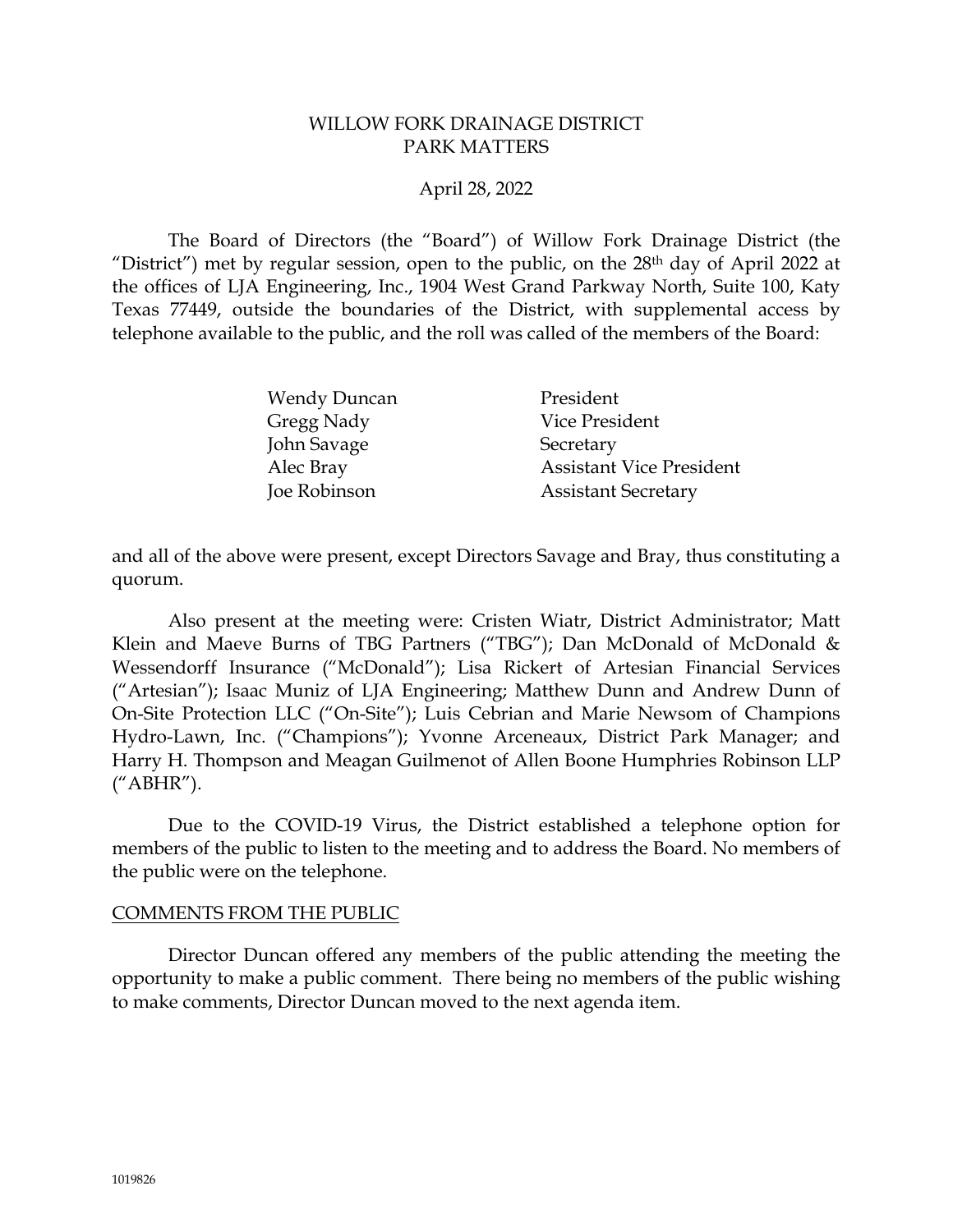#### MINUTES

The Board next considered approving the minutes of the March 24, 2022 parks meeting. Director Nady moved to approve the minutes, as discussed. Director Robinson seconded the motion, which carried unanimously.

#### SECURITY REPORT

Messrs. Andrew and Matthew Dunn reviewed the security report with the Board, a copy of which is attached.

The Board discussed additional security measures including installing cameras around high traffic graffiti locations within the District. The Board requested On-Site to obtain proposals for solar power cameras and present them at the next meeting for the Board's consideration. On-Site stated that they would coordinate with the ditch patrol officers to discuss additional security.

Following review and discussion, Director Nady moved to authorize On-Site to obtain proposals for solar power cameras. Director Robinson seconded the motion, which carried unanimously.

#### FRIENDS OF THE PARK

Mr. Stillman discussed upcoming programs in progress. Mr. Stillman requested the Board's approval to install library boxes for free book exchanges at Willow Fork Park and Exploration Park (the "Parks"). Mr. Thompson discussed legal requirements, limitations, and maintenance concerns relating to the library boxes at the Parks. Discussion ensued.

Mr. Stillman then requested that the Board pre-approve projects and outlined approval steps for the Board's consideration.

Following additional discussion, Director Nady moved to approve the installation of the library boxes subject to confirmation of location, maintenance, an use at the Parks. Director Robinson seconded the motion, which carried unanimously.

#### BOOKKEEPER'S REPORT

Ms. Rickert reviewed the bookkeeper's report for parks, a copy of which is attached. Ms. Rickert updated the Board on the status of Artesian's onboarding process.

Ms. Rickert requested the Board to authorize Artesian to investigate electronic payroll services for the directors and Ms. Arceneaux.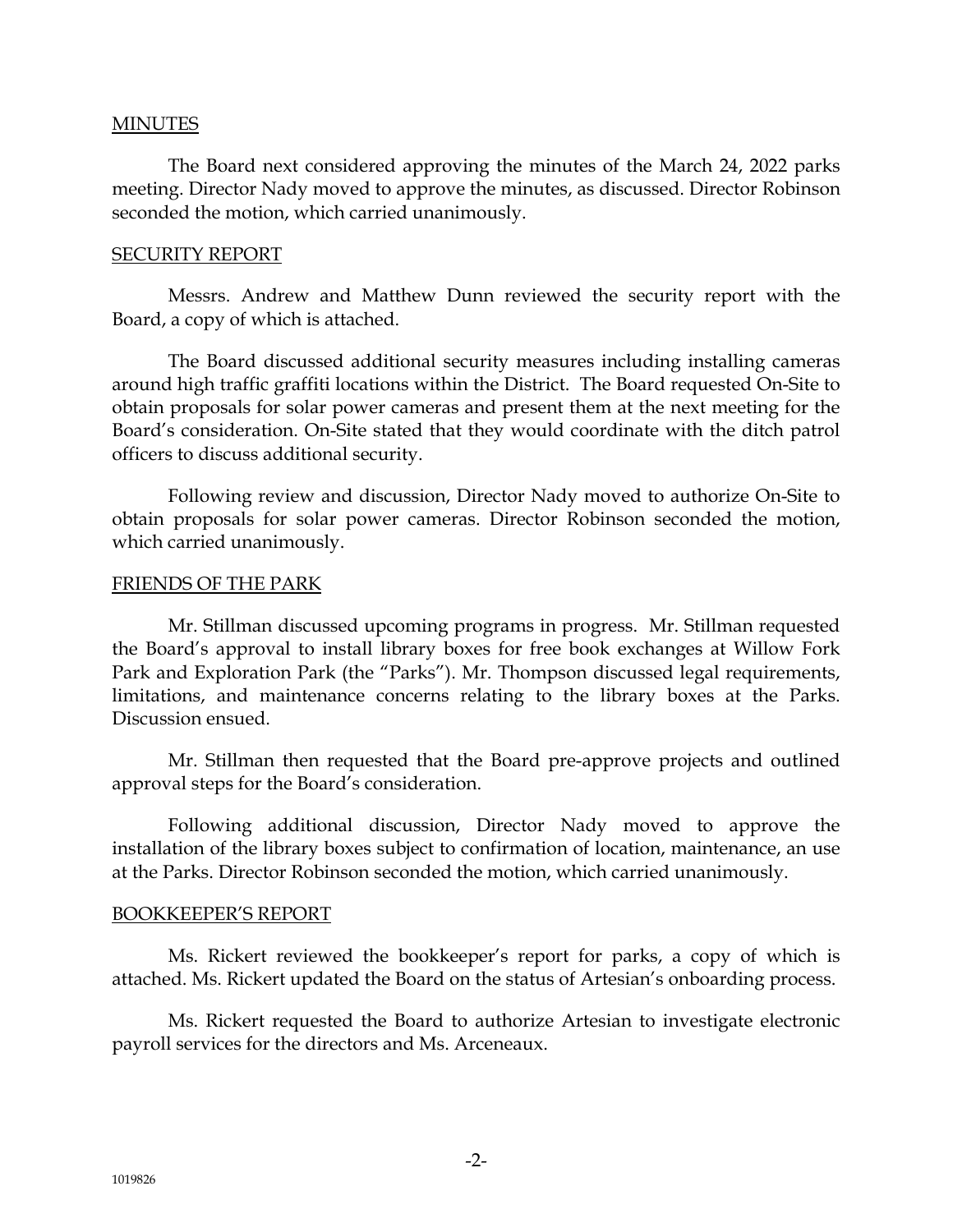Ms. Rickert noted that check no. 6579 in the amount of \$71,687.02, payable to Champions is incorrect and requested that the Board authorize Artesian to reissue and adjust the check to the correct amount of \$16,956.00.

Ms. Rickert requested the Board's signature for the Internal Revenue Service's Form 940 to report the District's annual Federal Unemployment Tax Act.

The Board discussed the drainage and parks' accounts. The Board requested Artesian to void check no. 9238, payable to BMI and reissue under the parks account. The Board discussed BMI expenses as it relates to music performances at Central Green.

Ms. Rickert then stated that she is currently obtaining access to the District's TexPool account. Therefore, she is unable to distribute certain checks presented to the Board. Ms. Newsom stated that Artesian can void check no. 9239 in the amount of \$51,971.31, payable to Champions due to no outstanding drainage invoices.

The Board discussed the District's quarterly investments and budgets.

After review and discussion, Director Nady moved to approve the bookkeeper's report and payment of the bills, subject to the discussed necessary changes. Director Robinson seconded the motion, which carried unanimously.

# CHANGE IN BOOKKEEPER SERVICES, INCLUDING AUTHORIZE EXECUTION OF CONTRACT FOR BOOKKEEPING SERVICES, ACCEPT DISCLOSURE STATEMENT, APPROVE AMENDED EXHIBIT A TO THE DEPOSITORY PLEDGE AGREEMENTS WITH CENTRAL BANK AND AUTHORIZE EXECUTION OF DISTRICT REGISTRATION FORM

Mr. Thompson discussed a bookkeeper services contract from Artesian. Mr. Thompson stated the contract has been approve by ABHR. Discussion ensued regarding the contracts fee schedule.

Mr. Thompson stated that Ms. Rickert, as the District's bookkeeper is required to execute a disclosure statement that discloses any relationship with banks and brokers who seek to sell investments to the District. He added that the disclosure statements will be filed with the Texas Ethics Commission and updated whenever necessary.

The Board considered approving Amended Exhibit A to the Depository Pledge Agreement with Central Bank to update the authorized representatives of Artesian.

The Board then considered authorizing filing of an updated District Registration Form with the Texas Commission on Environmental Quality ("TCEQ"), reflecting Artesian as the new District bookkeeper. After review and discussion, Director Nady moved to (1) approve the bookkeeper contract with Artesian, as presented; (2) accept the disclosure statement from Ms. Rickert, as the District's bookkeeper; and (3) approve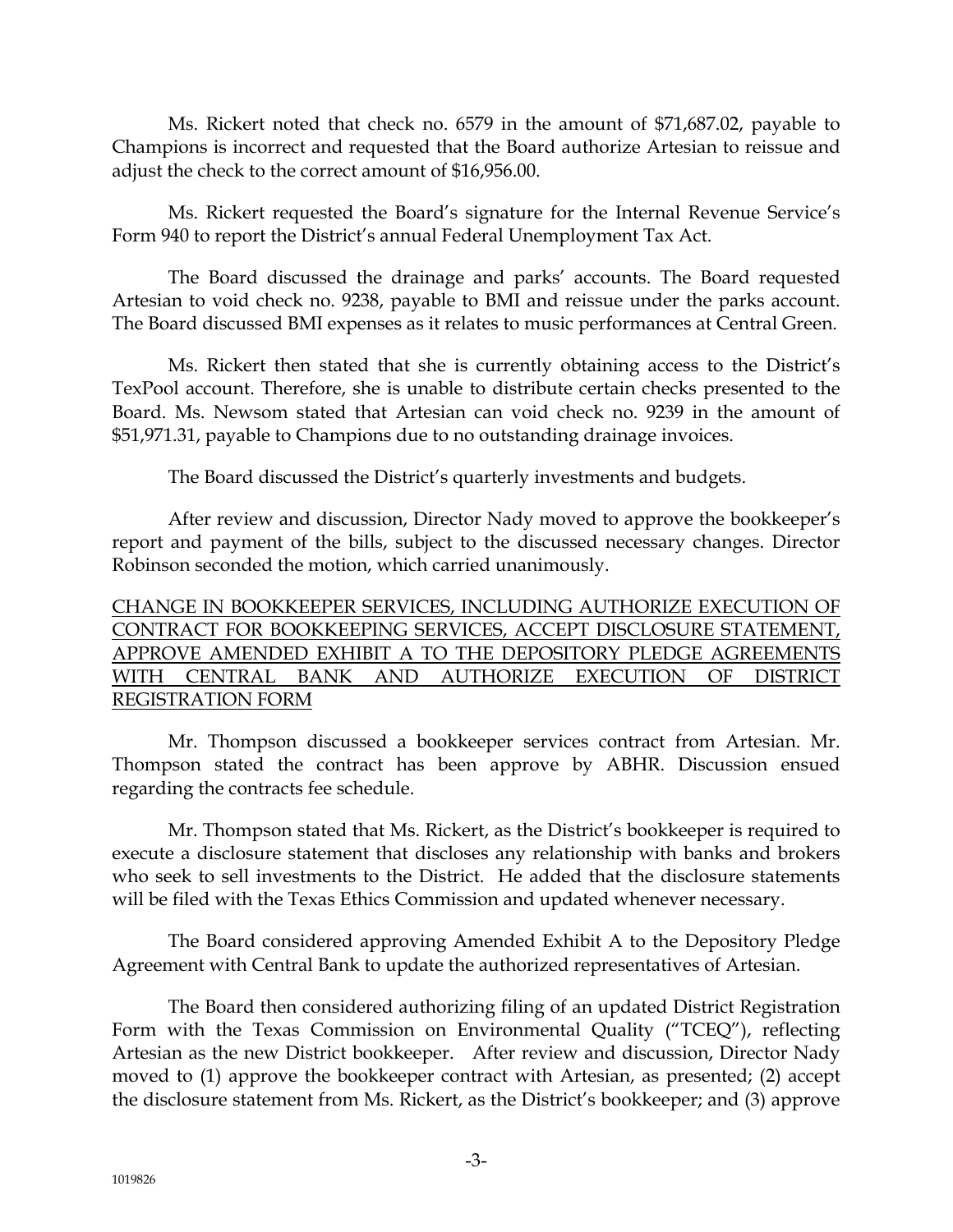Amended Exhibit A to the Depository Pledge Agreement with Central Bank; (4) authorize filing of the updated District Registration Form with the TCEQ; and (5) direct that these documents be filed appropriately and retained in the District's official records. Director Robinson seconded the motion and the motion passed unanimously.

## CONSIDER INSURANCE PROPOSAL FOR CYBER LIABILITY COVERAGE AND ADDITIONAL PREMIUMS FOR ADDITIONAL SECURITY OFFICERS

Mr. McDonald reviewed crime and cyber liability proposals from McDonald and discussed the District's potential direct and indirect exposure to cybercrime. Discussion ensued. Following discussion, the Board requested McDonald to obtain additional cyber and social engineering quotes and present them at the next meeting for the Board's consideration. The Board considered increasing the crime coverage to \$100,000 with a \$344 premium.

Following review and discussion, Director Nady moved to approve the crime coverage liability proposal from McDonald with an estimated annual premium amount of \$344, direct that the proposal be filed appropriately and retained in the District's official records, and direct that the renewal date of the cyber liability policy coordinate with the District's current insurance coverages. Director Robinson seconded the motion, which carried unanimously.

## CHAMPIONS MAINTENANCE REPORT

Director Duncan discussed tree removal along the District's drainage channel. Champions stated that they would coordinate with the appropriate entity and look into this matter.

Mr. Cebrian reviewed the maintenance report for parks, a copy of which is attached, and updated the Board regarding the status of facilities and ongoing maintenance and repair.

Mr. Cebrian presented four proposals from Champions for the bridge erosion repair at Willow Fork Park in the amount of \$20,151.41, graffiti removal at Willow Fork Park in the amount of \$5,022.00, plant replacement at the Exploration Park in the amount of \$23,102.75, and Central Green landscape lights in the amount of \$5,218.38.

Following review and discussion, and based off of Champions' recommendation, Director Nady moved to (1) approve Champions report; and (2) approve the four proposals from Champions, as discussed. Director Robinson seconded the motion, which carried unanimously.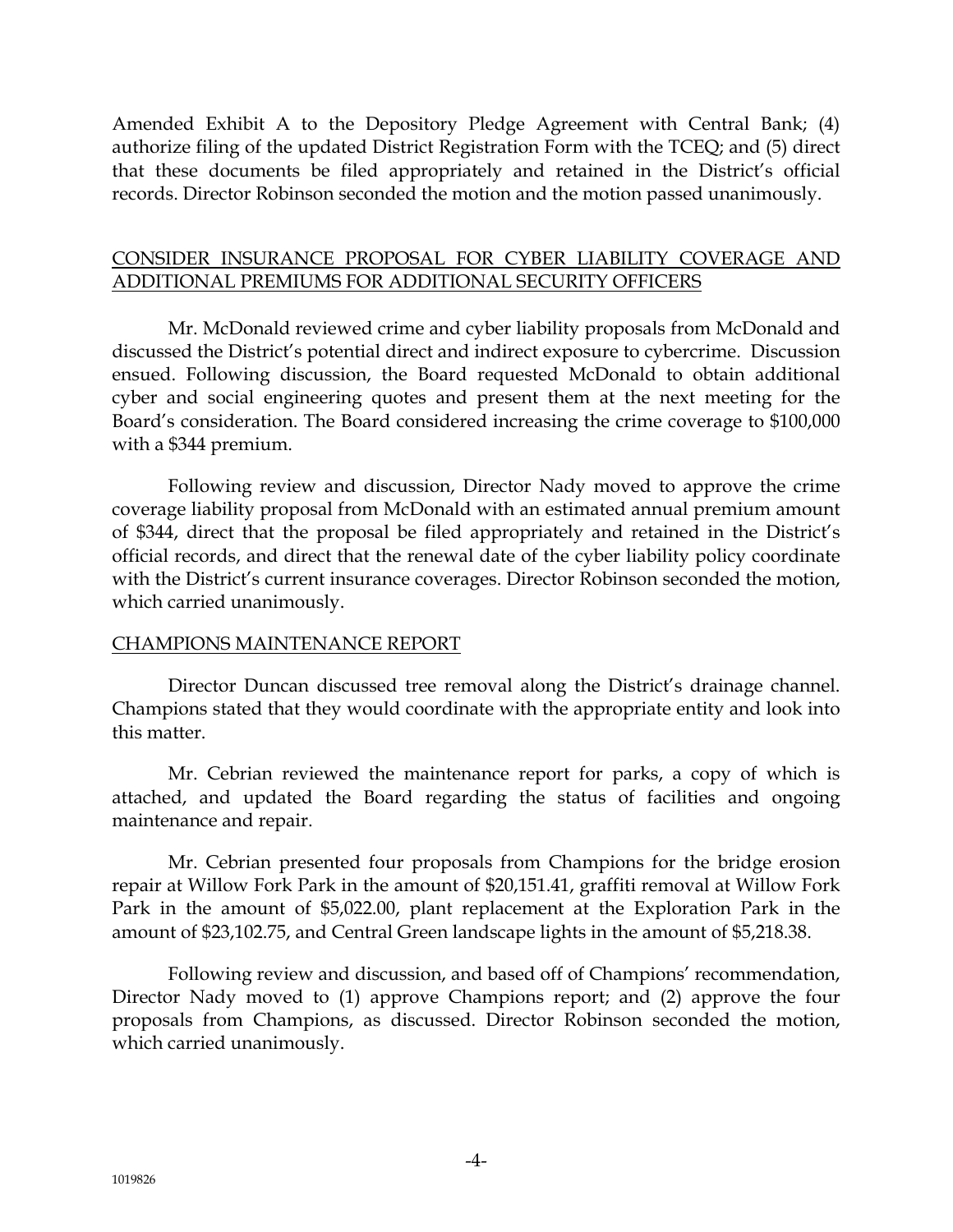### ENGINEERING REPORT

Mr. Muniz discussed engineering matters. A copy of the engineering report is attached.

Mr. Muniz updated the Board regarding the Mid-Block Crossing project.

Mr. Muniz updated the Board regarding the Fry Road Underpass.

After review and discussion, and based on the engineer's recommendation, Director Nady moved to approve the engineering report. Director Robinson seconded the motion, which carried unanimously.

## REPORT FROM EVENTS DIRECTOR AND PARKS COMMITTEE RECOMMENDATIONS

Ms. Arceneaux discussed recent and upcoming Central Green events.

Ms. Arceneaux requested the Board's approval for Magic Funny Mascots, a district vendor to utilize the District facilities for upcoming events.

Following review and discussion, Director Nady moved to approve the contract with Magic Funny Mascots. Director Robinson seconded the motion, which carried unanimously.

## COMMUNICATIONS MATTERS

Director Duncan and Director Robinson reviewed a communications report from April Renberg, a copy of which is attached, and discussed updates to the District website.

## LANDSCAPE ARCHITECT REPORT

Mr. Klein reviewed the landscape architect's report, a copy of which is attached, and provided an update on the status of the Central Green Shade Structure project with Johnson Fence and Masonry ("Johnson"). Mr. Klein stated that Johnson has not received previously authorized payments and requested authorization from the Board to issue a new check for this amount.

Mr. Klein updated the Board on the status of Trails Packages 3 and 4. Mr. Klein reviewed and recommended that the Board approve payment of Pay Application No. 6 in the amount of \$5,873.06, payable to DL Meacham ("Meacham") for Trails Package 3.

Mr. Klein presented and recommended Change Order No. 1 in the amount of \$7,554.00, decreasing the contract amount to \$410,313.90, for testing services not used,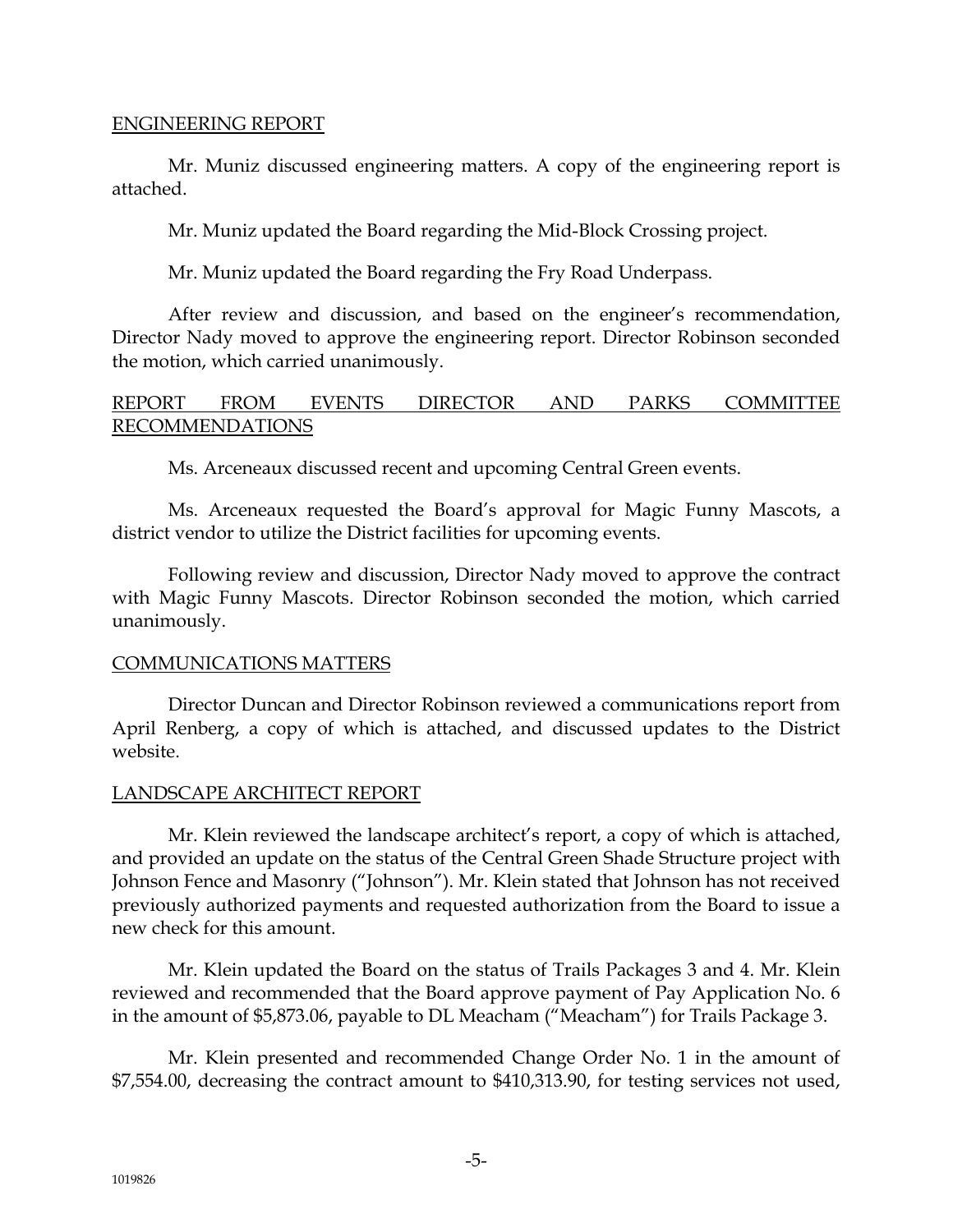payable to Meacham. Based on the engineer's recommendation, the Board determined Change Order No. 1 is beneficial to the District.

Mr. Klein updated the Board on the status of the installation for the 22 light fixtures at Willow Fork.

Mr. Klein updated the Board on the status of the Trail Etiquette Signage.

Mr. Klein updated the Board on the status of Patti's Patch.

Mr. Klein updated the Board on the status of the new trail segments.

Mr. Klein reviewed and presented exhibits for park signage and hours. Discussion ensued. Following discussion, the Board concurred to implement signage efficiency sunrise to sunset Park hours. TBG stated they would look into color options for park signage and present them at the next meeting for the Board's consideration.

After review and discussion, and based on the landscape architect's recommendation, Director Nady moved to (1) approve the landscape architect's report; and (2) approve Pay Application No. 6 in the amount of \$5,873.06 and Change Order No. 1 in the amount of \$7,554.00, both payable to Meacham for Trails Package 3. The Board concurred that Change Order No. 1 is beneficial to the District. Director Robinson seconded the motion, which carried unanimously.

## ADDITIONAL TRAIL PROJECTS, INCLUDING MASTER COMMUNITY PLAN AND AUTHORIZE APPROPRIATE ACTION.

Director Nady inquired on the status of Trails Package 4. Mr. Klein stated that TBG recommends that the District pursue the Fry Road Underpass project. The Board discussed various funding options and authorized ABHR to proceed with coordinating with partners to help fund the project most appropriately.

## PROJECT BARKER AND AUTHORIZE APPROPRIATE ACTION

Mr. Thompson updated the Board on the status of Project Barker.

## CURRENT EVENTS

Director Robinson discussed current events.

# REVIEW ACTION LIST AND DISCUSS MEETING SCHEDULE AND ITEMS FOR INCLUSION ON NEXT AGENDA

The Board concurred to hold the next drainage meeting in person on May 12, 2022, at LJA's office, and the next parks meeting in person on May 26, 2022, at LJA's office.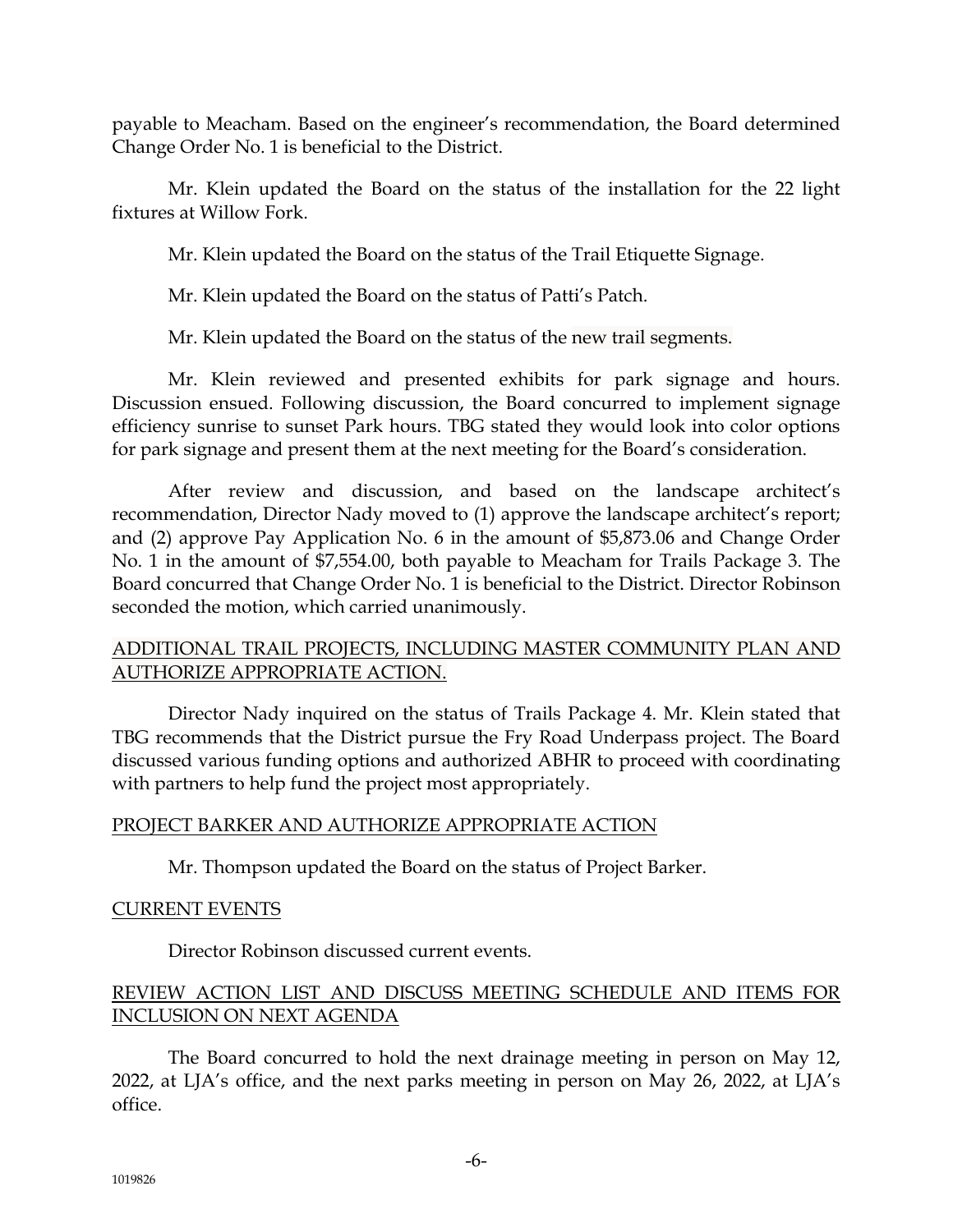### EXECUTIVE SESSION

The Board did not convene in Executive Session.

# OPEN SESSION

This item was not necessary.

There being no other business to come before the Board, the meeting was adjourned.

/s/John Savage

Secretary, Board of Directors